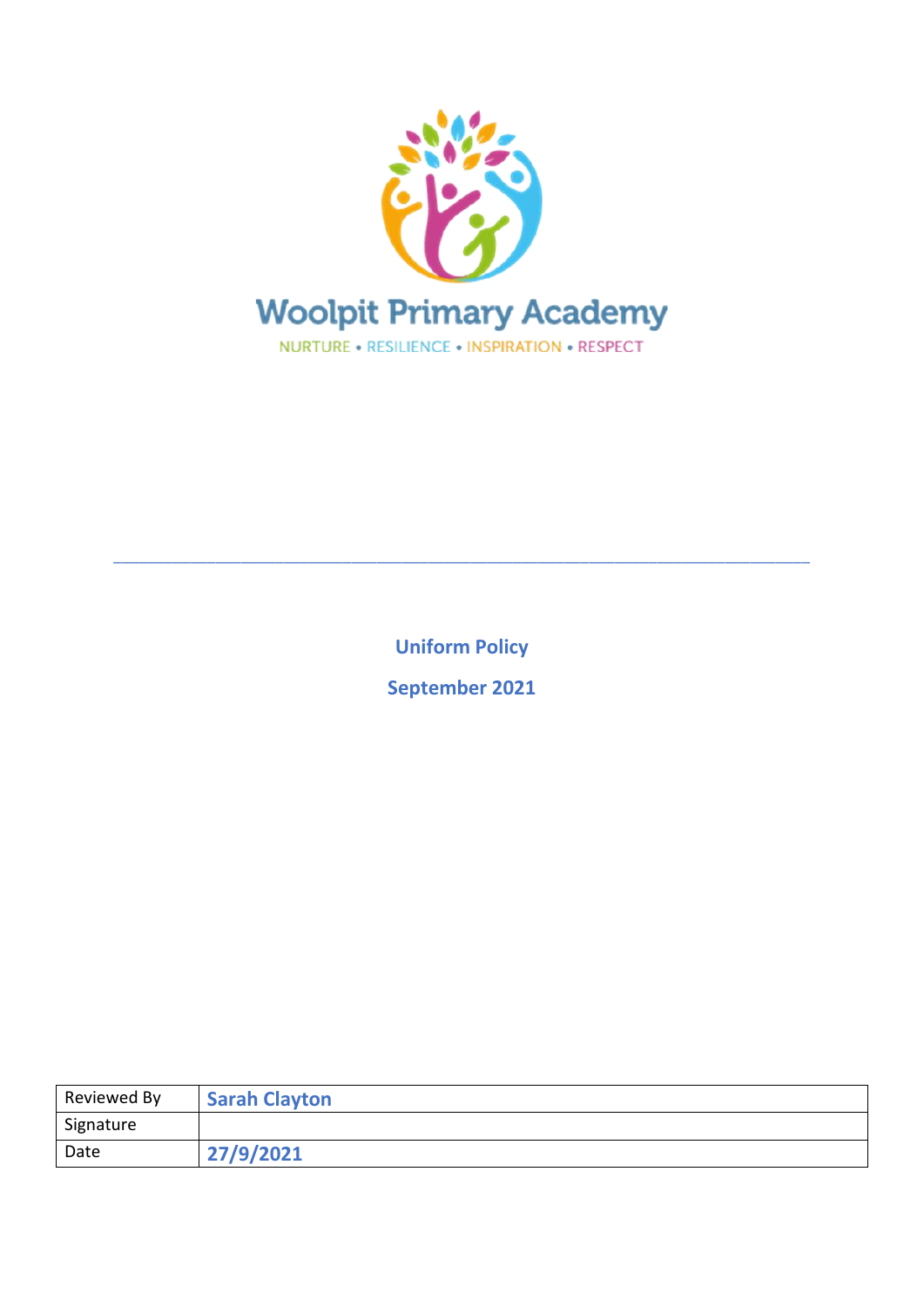# **Our vision**

Our core values are; **Nurture, Resilience, Respect, Inspiration**, which are at the heart of all we do. This is to ensure children leave Woolpit Primary Academy with a love of learning, as resilient individuals who are prepared for their futures. Our nurturing approach will ensure all pupils grow into well-rounded individuals with healthy minds. Children will leave our primary school as respectful members of the community; inspired to learn and motivated to achieve.

# **Introduction**

It is our school policy that all children wear school uniform when attending school or when participating in a schoolorganised event outside normal school hours, unless deemed not necessary before hand.

Our schools fully endorses the principle that the school uniform should be affordable for everyone, ensuring that no child or family is socially excluded through inability to buy. Accordingly, all items of uniform can be bought 'off the peg' from any high street outlet or supermarket.

# **Aims and Objectives**

Our policy for school uniform is based on the notion that school uniform:

- Promotes a sense of pride in the school
- Engenders a sense of community and belonging towards the school
- Is practical and appropriate for the school working environment
- Makes children feel equal to their peers in terms of appearance
- Helps identify children when out on a school trip
- Is considered by parents as good value for money
- Is designed with health and safety in mind

## **School uniform consists of:**

- White shirt or polo shirt, plain or with the school logo
- Royal blue (Woolpit) sweatshirt, or cardigan, plain or with the school logo, Year 5 and Year 6 can also wear fleeces.
- Grey school trousers, shorts, pinafore or skirt
- Summer light blue check dress
- Black or navy shoes
- Sensible flat boots are acceptable during the winter weather
- Sensible flat sandals are acceptable during the summer weather. Socks must be worn with sandals. Parents must check their child's sandals are well fitted and will not cause a child to trip. No open toes.

Items of clothing with the school logo available to order from [https://directschoolwear.co.uk/find-my](https://directschoolwear.co.uk/find-my-school/primary-schools/woolpit-primary-academy.html)[school/primary-schools/woolpit-primary-academy.html](https://directschoolwear.co.uk/find-my-school/primary-schools/woolpit-primary-academy.html)

And include; sweatshirts, cardigans, polo shirts, zip front fleeces, baseball caps and legionnaire's caps. We encourage parents to name all items of clothing with sew-in name tags or indelible pen.

## **Safety in the Sun**

It is our school policy that all children wear a sun hat in hot weather when outside.

## **PE**

For the majority of PE lessons the children are expected to change into:

- Shorts or jogging bottoms, plain black
- T-shirt, plain white
- Plimsolls or trainers
- Tracksuit or jogging bottoms and jumper are required during the winter weather but these need to be plain black only. School jumpers can be worn.